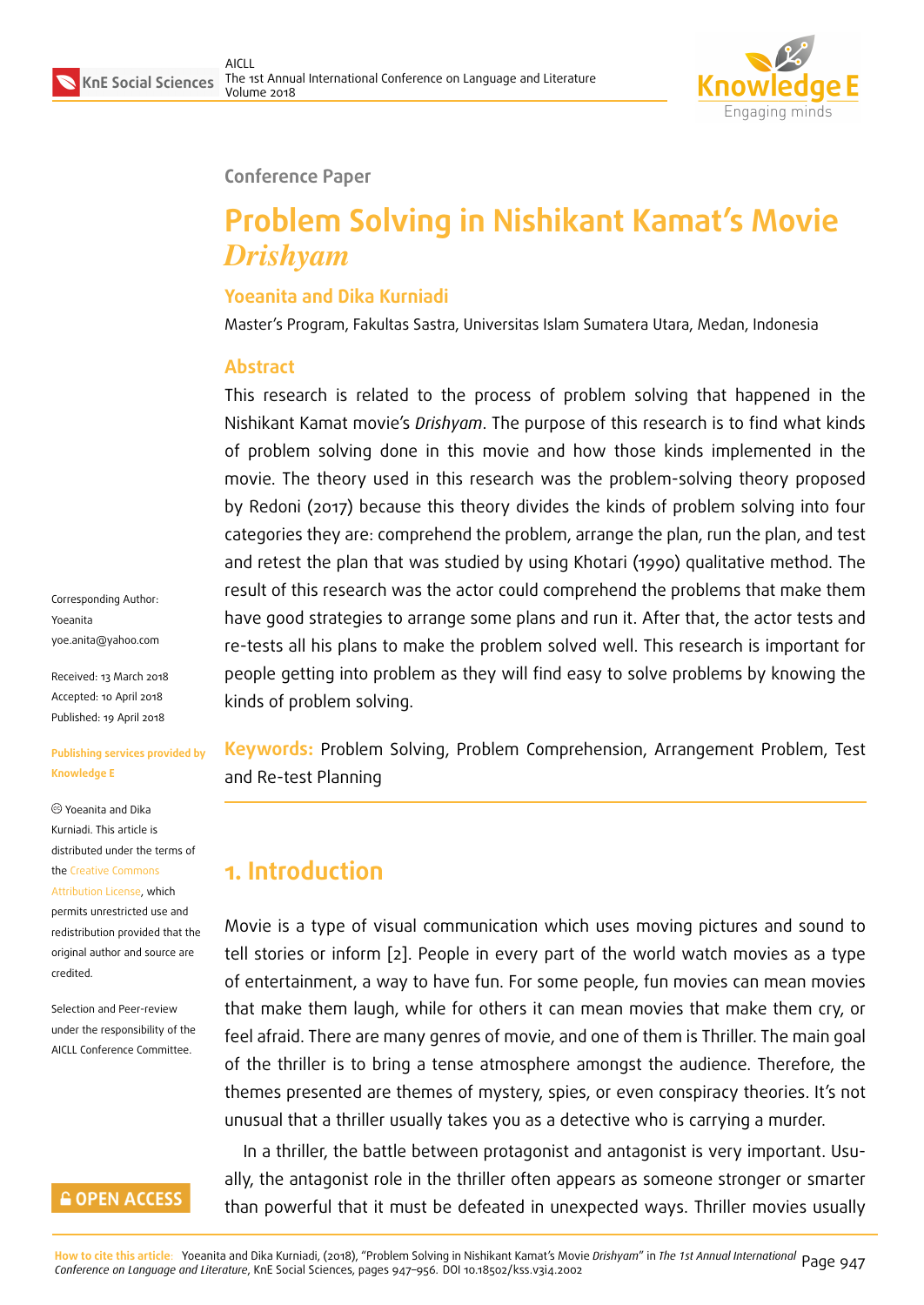emphasize more on their moral messages. Sometimes it's an ideology issue or even an awareness of justice and morals [14].

Problems may no longer be possible almost every day we listen to the word, even the word problem becomes the most marketable word. So, almost every day listen and say it to others. A problem is defined [as](#page-9-0) a statement about a state that has not been as expected. This illustrates the circumstances stemming from two or more factors that create a brutal situation or can be said to be a gap between expectations and reality (Redoni: 2017: 8). Each problem has several characteristics or in other words has a level that gives the purpose and purpose to solve it. The existence of a problem in the life of an individual is not unfamiliar or then complained of excessively. The point is precisely, if the individual has no problem, it is certain that his life is always in the same spot. Continuous and not moving, for fear of displacement will cause discomfort.

Occasionally, the problem is defined as a statement about a state that has not been as expected. It may be a word used to describe a state derived from a relationship between two or more factors that result in a confusing situation. Problems are usually regarded as a state to be resolved. Generally the problem is realized "exist" when an individual is aware of the circumstances that he faced is not in accordance with the desired circumstances. In some research literature, the problem is often defined as something that requires an alternative answer, meaning the problem answer or problem solving can be more than one. Furthermore, with certain criteria will be selected one of the smallest response risks [1].

Redoni in his book *How to Solve Your Problems* stated that Problem solving is a method to solve some aspects of the problem in life by looking at, charting, and plotting the right solutions to give a [m](#page-8-1)eaningful description of the settlement. Problem solving is one action that continues to provide a new experience in looking at every problem, without providing a tray and a significant burden in influencing daily activities (Redoni: 2011:20). Problem solving is primarily a cognitive process. David H. Jonassen theory's of problem solving diverges from traditional approaches to problem solving that articulate single approaches to solving all kinds of problems. Problem solving as a process also has critical attributes. Such as, problem solving requires the mental representation of the problem, known as the problem space, problem schema, or mental model of the problem ( Jonassen: 2011: 3).

Nishikant Kamat is an Indian filmmaker. His native language is Konkani. His debut movie, Dombivali Fast earned him accolades in Marathi cinema, as it went on to become the biggest Marathi movie of the year. He remade his film, in Tamil with R. Madhavan in the lead as Evano Oruvan, which opened to rave reviews. He also acted in the Marathi film Saatchya Aat Gharat. His Bollywood debut project was based upon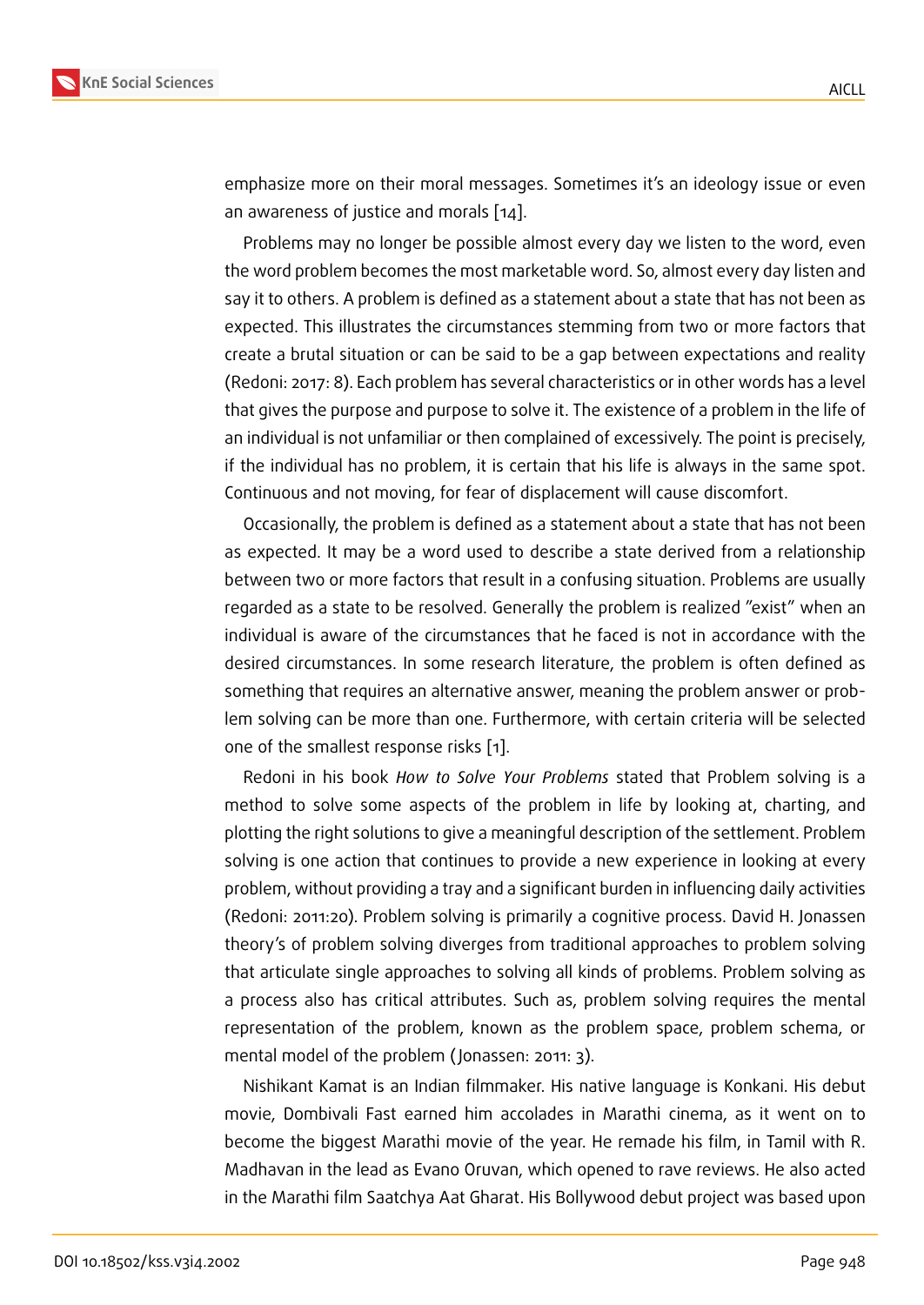the Mumbai Mumbai Bombings, titled, Mumbai Meri Jaan, which was filmed in Hindi. He also played Rocky Handsome's negative role in the movie [5].

Drishyam is a 2015 Indian Hindi-language thriller movie directed by Nishikant Kamat. The movie is the remake of Jeethu Joseph's 2013 Malayalam film Drishyam. It features Ajay Devgan, Tabu and Shriya Saran in the lead roles, and prod[uc](#page-8-2)ed by Kumar Mangat Pathak, Ajit Andhare and Abhishek Pathak. The film was released on 31 July 2015 and collected approximately US\$31 million [7]. "Drishyam" itself has been remake three times and use a different language. Malayalam in his original film; Kannada, Telugu, and Hindi in the remake. This is all apart from my old habits that always choose the original version in a movie watching a r[e-](#page-8-3)made version.

Hero in this film is Vijay Salgaonkar (Ajay Devgan), a class man who is not graduating from elementary school. However, Vijay successfully runs a cable TV service business in Goa. "Mirage Cable" is his name. He lives peacefully with his wife, Nandini (Shriya Saran) and his two daughters. Besides Vijay likes watching movies and taking important lessons from them, he is also famous as a polite and law-abiding man. He treated many people, except the Gaitonde sub-inspector (Kamlesh Sawant) who always made trouble. Either dream what night thing, Vijay's family hit a big problem and ready to drag them into prison. His eldest daughter inadvertently kills a young man who is none other than the son of Inspector General Meera Deshmukh (Tabu).

In this movie the main actors try to solve severe problems they face in various ways. Writer feel compelled to select problem solving topics of this movie. There are four kinds problem solving were deemed important to be discussed by the authors, namely: *comprehend the problem, arrange the plan, run the plan, test and retest the plan.* The four problems solving were chosen because the authors were interested to see how the main characters solve every problems that come to them. Besides, this movie also teaches the power of suggestion and memory calling. So after studying this research is expected that readers can be grown again in solve their own problems.

This reseach is aimed at analyzing problem solvingin Nashikant Kamat'smovie *Drishyam*. Based on the questions formulated in the problem identification, the objectives of this research are put forward as the following: to reveal the kinds of Problem Solving In Nashikant Kamat Movie's *Drishyam* and to reveal the implementation of Problem Solving type in the movie.

Redoni in *How to Solve your Problems* (2011: 51) established four kinds of problem solving, they are *comprehend the problem, arrange the plan, run the plan, test and retest the plan.* The research concerned with the problem solvingin Nashikant Kamat Movie's *Drishyam.* This research will focus only on the four features of problem solving, i.e.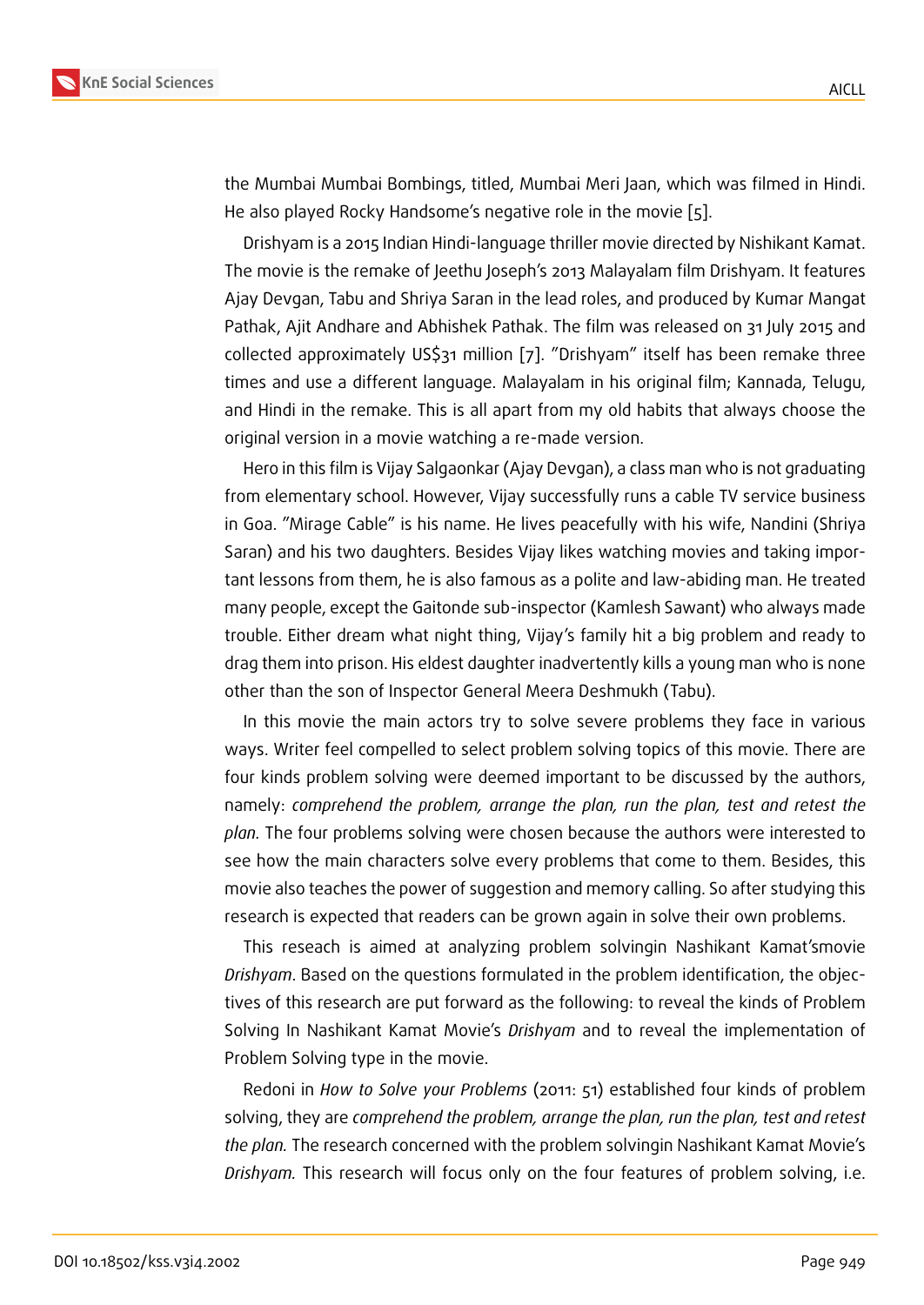

*comprehend the problem, arrange the plan, run the plan, test and retest the plan.* Others issues which are not relevant to the problem solving are not discussed in this research.

The significance of this research falls under two categories: practical significance and theoritical significance. Practical research is important because human life should prioritize compassion to others, with affection he will approach a good brotherhood, which will provide a harmonious social relationship. This research will be useful for the reader in terms of problem solving. If man is not able to solve the problem he faces it will be very difficult for him to run this life well. Thus, solving the case in this movie will improve the ability of each individual in solving every problem faced.

Theoritically, this research surely gives some beneficial contributions to the readers to widen the horizon of thinking in matters problem solving, especially *comprehend the problem, arrange the plan, run the plan, test and retest the plan.* Then this research will also be useful for other researchers making further research in the field of problem solving, making focus on kinds of problem solvingfrom other movie and novel.

## **2. Literature Review**

Gok. and Silay I. (1998), in his journal *The Effects of Problem Solving Strategies on Students' Achievement, Attitude and Motivation*, says that problem solving strategies were applied to the experimental group by the cooperative learning method and to the control group by conventional teaching. The averages of the experimental group's achievement, motivation, strategy level, and attitude were found to be higher than control group's. According to the experimental data, gender didn't affect the physics achievement of students. It was concluded that problem solving strategies was more effective in cooperative learning than conventional teaching..This journal is proposed to reveal whether problems solving strategies are really found in on the tenth grade students in Turkey. This journal is conducted by applying theory proposed by Reif. Content analysis is concerned with the Analyze the Problem, Construction of a solution, and Checks. The data of this thesis are analyzed with the qualitative approach.

Thus, the findings of this thesis the responses of the research questions were examined. The pre and post test' arithmetic means and standard deviations of PAT (Physics Achievement Test), PSSS (Problem Solving Strategies Survey), PSAS (Problem Solving Attitude Survey), and AMS (Achievement Motivation Survey) were calculated, and then t-tests for independent samples were applied to check whether the difference between the averages of the groups is meaningful.

King (2002), in her journal entitled *Critical Thinking and Problem-Solving for the 21st Century Learner.* This journal explores the Critical thinking and problem solving for the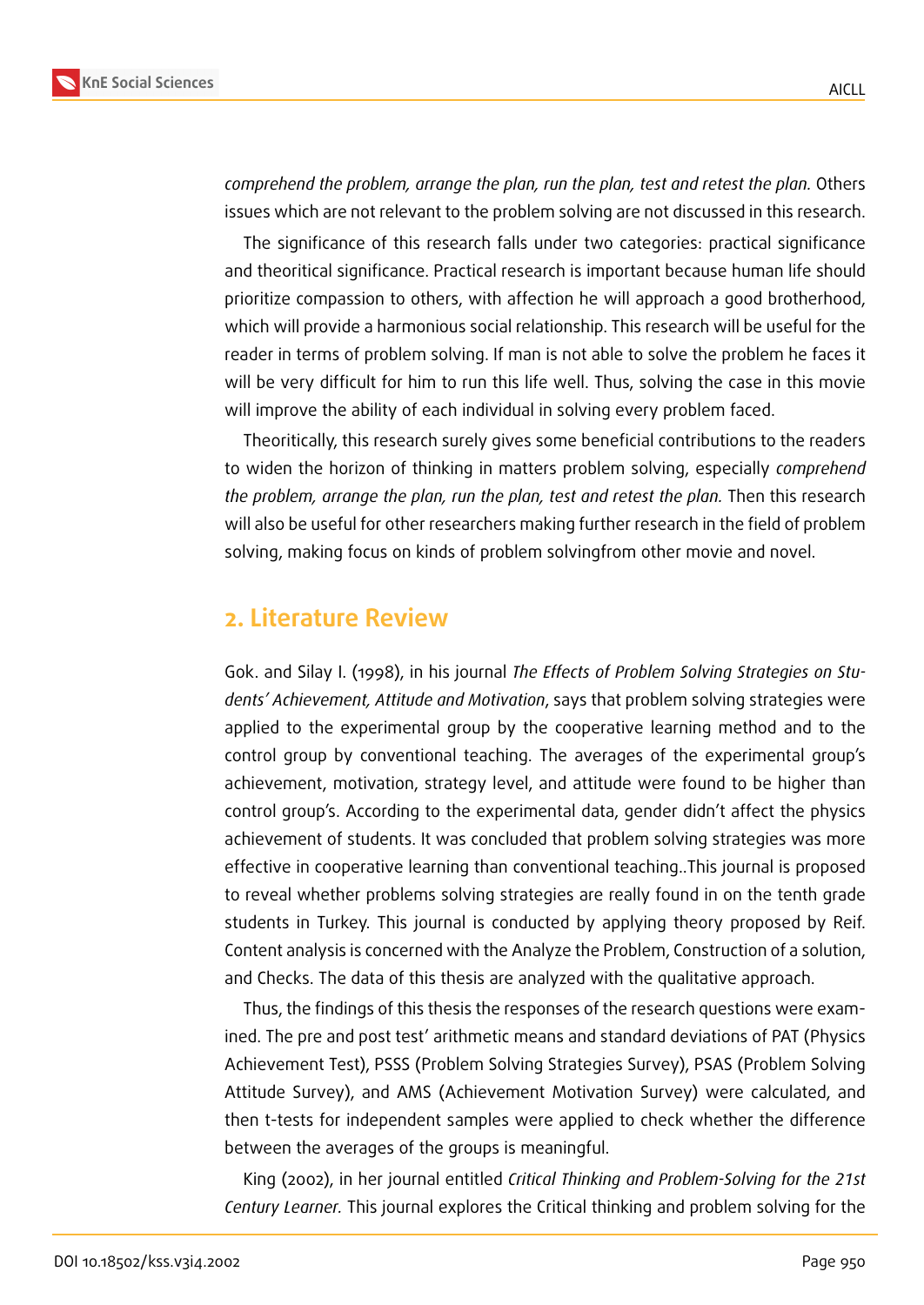

21st century learner means preparing students for a global society that has become defined by high speed communications, complex and rapid change, and increasing diversity. It means engaging students to use multiple strategies when solving a problem, to consider differing points of view, and to explore with many modalities. This thesis is conducted by applying theory proposed by Hamlin and Wisneski. The data of this study are analyzed with collecting samples, sketching interesting findings, and jotting down ideas and observations.

The findings of this journal are the learners of the 21st century are poised to join a workforce that requires them to ask questions, problem solve and think critically, pursue investigation and share and apply their findings through multisensory lenses. Many of today's jobs require workers to think outside of the box and problem solve from different angles, always being ready to construct and defend a new way of thinking.

John Wiley & Sons (1998) *Social problem-solving deficits and hopelessness, depression, and suicidal risk in college students and psychiatric inpatients.* This essay discussed The Social Problem-Solving Inventory Revised was used to examine the relations between problem-solving abilities and hopelessness, depression, and suicidal risk in three different samples: undergraduate college students, general psychiatric inpatients, and suicidal psychiatric inpatients. A similar pattern of results was found in both college students and psychiatric patients: a negative problem orientation was most highly correlated with all three criterion variables, followed by either a positive problem orientation or an avoidance problem-solving style. Rational problem-solving skills emerged as an important predictor variable in the suicidal psychiatric sample. This essay is conducted by applying theory proposed by J. Clin. The data of this essay are analyzed with the qualitative descriptive approach. The findings of this essay are Support was found for a prediction model of suicidal risk that includes problem-solving deficits and hopelessness, with partial support being found for including depression in the model as well.

This research, Problem Solving in Nashikant Kamat Movie's *Drishyam* is the dissertation that elevates the movie *Drishyam* as research material and will apply Redoni's theory of Problem solving. So, it can be sure this thesis will be different from previous theses which ever talk about the problem solving.

# **3. Research Method**

This study was conducted in order to describe the Problem Solving in Nashikant Kamat Movie's *Drishyam*. Qualitative research describes and interprets what it is concerning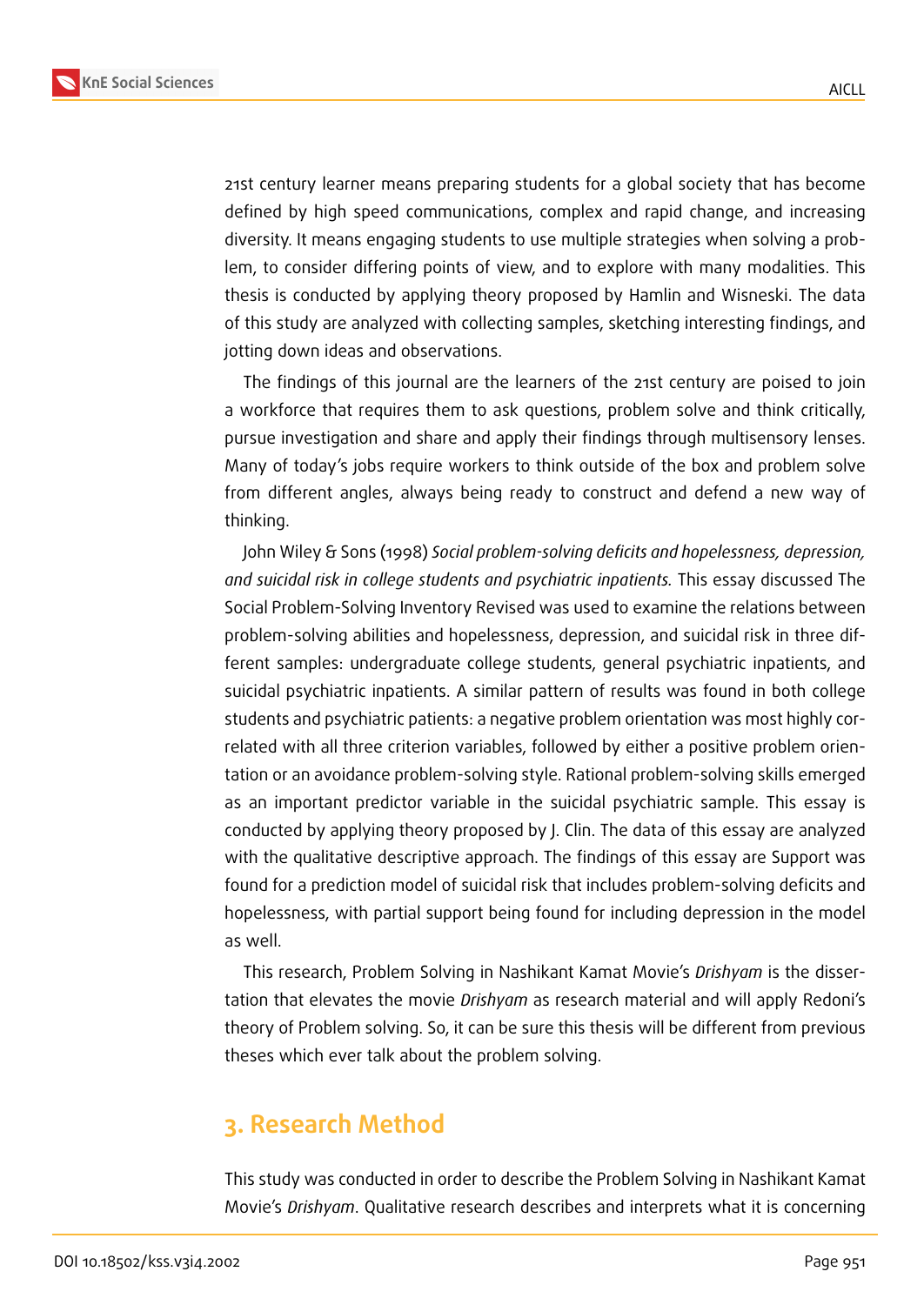

with condition or relationship that exist, opinion that are held, processes that are going on, effect that are evident, or trends that are developing. Qualitative design attempts to describe what is going on and what data shows. Therefore, in order to understand the phenomenon, the researcher elaborates the study, make a list and present it descriptively. The data collected are in the form of words. The written results contain quotations from data to illustrate and substantiate the presentation. The researcher will try to analyze the data with all of their richness as closely as possible to the study of language is that the researcher of language can begin with and draws his linguistics information from the theory as developed in descriptive linguistics.

The data, after collection, has to be processed and analyzed in accordance with the outline laid down for the purpose at the time of developing the research plan. This is essential for a scientific study and for ensuring that we have all relevant data for making contemplated comparisons and analysis. The data from the movie was analyzed by using the following steps:

- 1. Coding the data based on the kinds of the Problem Solving found in Nashikant Kamat Movie's *Drishyam*.
- 2. Discussing and summarizing the findings. In this part, the researcher analyzes a number of arguments indicating the Problem Solving found in Nashikant Kamat Movie's *Drishyam*.

# **4. Discussion**

The analysis in the movie is led to the findings of this research. This research discusses the four kinds of problem solving; they are comprehending the problem, arranging the plan, running the plan, and testing and re-testing the plan.

In the story of this movie, the character of Vijay were very good at comprehending the problem, arranging the plans, running it, and testing and retesting the plans in ordered to solve his family's problem in the movie that could be seen as well as perceived by the audience. The reflections of the kind of problem solving can be clearly seen and perceived through the dialogues and the acts of the characters in the movie.

In comprehending the problem, Vijay comprehend correctly the case of the problems faced by his family resulting from the unintentionality of his daughter, Anju, who apparently killed the son of the Inspector General of Police, Sam. It could be seen in the dialogues below: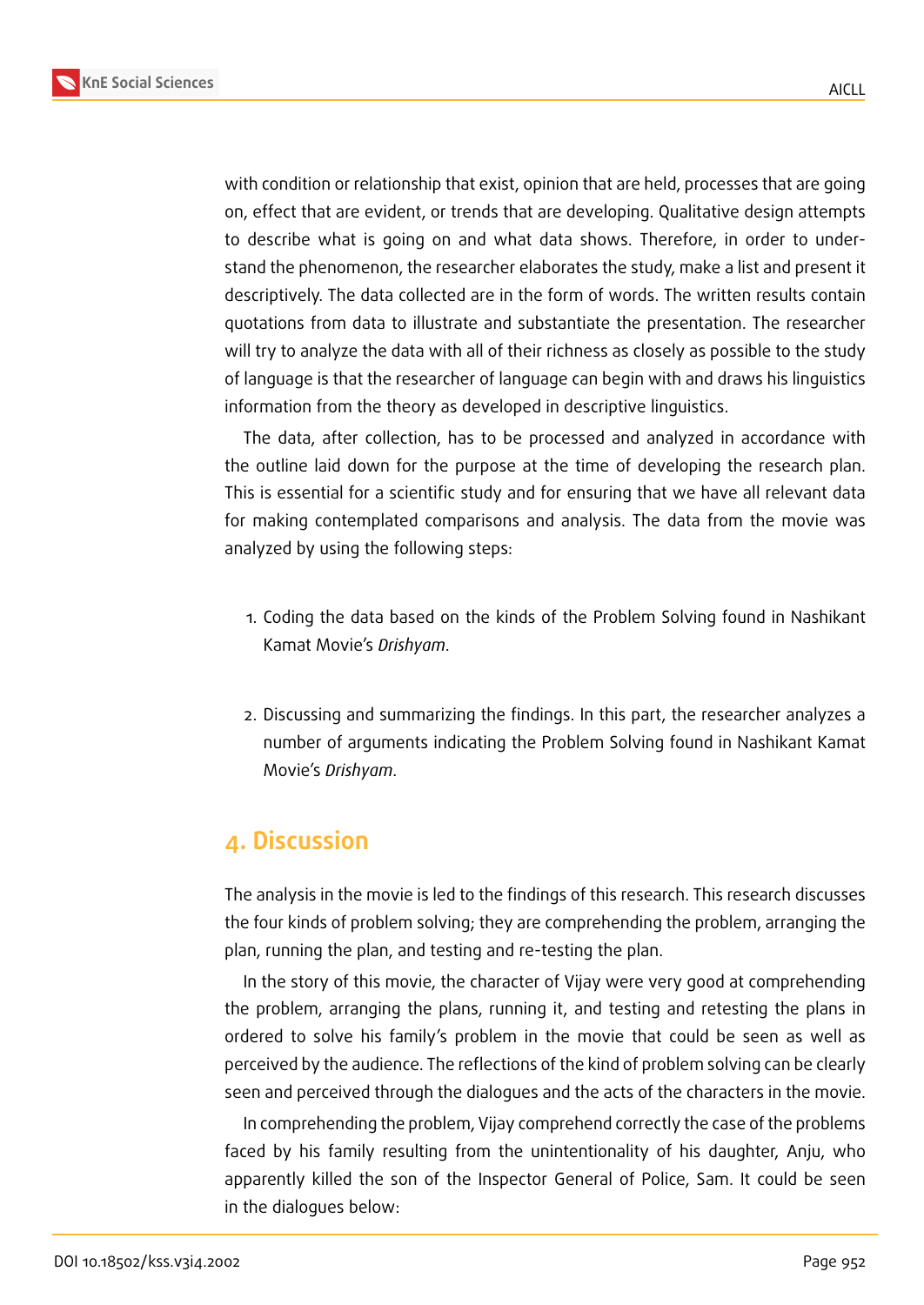$00:40:35 \rightarrow 00:41:07$ 

Anju, what happened? Anju? Nandini, what happened? Why doesn't someone tell me?

 $\lceil 2 \rceil$ 

This dialogue occured when Vijay returned to his house early in the morning after stayi[ng](#page-8-0) in his office for a night. He saw his wife and his children sit in fear, after Anju, his eldest daughter, accidentally head Sam and took his life away. Vijay asked the family to explain what really happened.

The next dialogue that showed Vijay comprehended the problem was when his wife, Nandini asked him about what they had done to Sam's body.

00:45:16  $\rightarrow$  00:45:24

Nandini: Did I make a mistake by burying him?

Vijay: No. You did the right thing.

[2]

Vijay seemed to understand the problems that existed when he began to ask whet[he](#page-8-0)r Sam came in his car, then told his family to clean up the scene of action.

 $00:45:50 \rightarrow 00:47:00$ 

Nandini: No.

Vijay: Let's go. Where did Sam fall when you hit him?

Nandini: Right there. What are you searching for?

Vijay: Blood. There's not a single drop of blood here. When you hit him with the stick, did you hit his head? Perhaps, it's an internal injury. We have to clean the outhouse, thoroughly. Just a moment.

 $\lceil 2 \rceil$ 

Based on the dialogues above, Vijay seemed to understand well about their problem. [Th](#page-8-0)en he took Sam's mobile SIM card and saved it.

He also understood their family's problem well when Anju tried to make selfdefense:

00:48:07  $\rightarrow$  00:48:14

Anju: I didn't mean to kill Sam. I was just trying to break his phone. But, he didn't let go...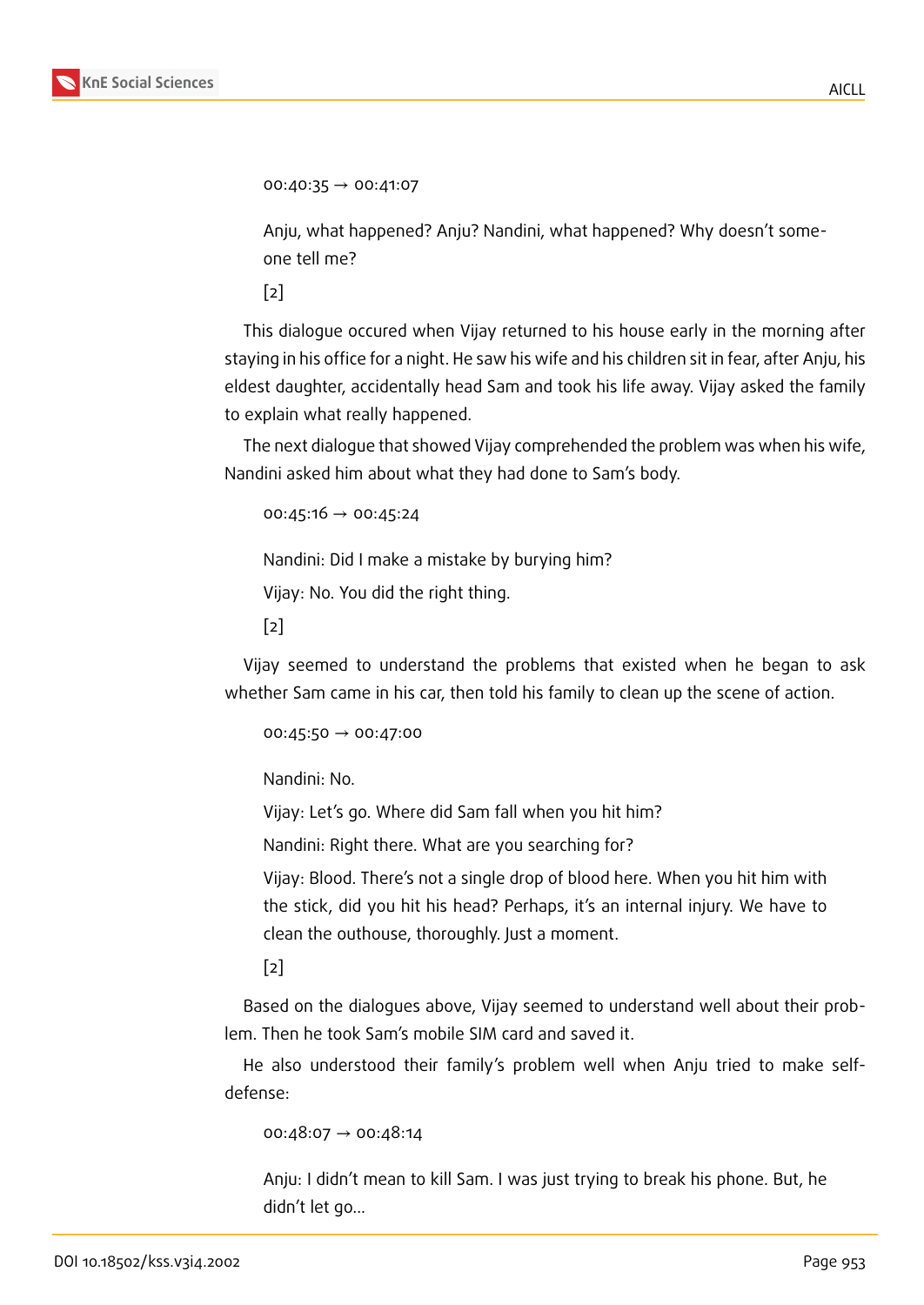Vijay: I know. I know!

[2]

After comprehending the problems, Vijay then arranging the plans ranging from askin[g](#page-8-0) his family to close all the doors and windows to make as if they were not at home, eliminating evidence of Sam's car that parked not far from their home at the night he was killed.

```
00:47:45 \rightarrow 00:48:00
```
Vijay: Don't leave the house until I get back. Don't call anyone. Keep the doors and windows locked. It should appear as if no one is at home.

Nandini: Where are you going?

Vijay: I have to find the car and take it somewhere else.

 $\lceil 2 \rceil$ 

After arranging all the plans, Vijay then ran those plans one by one, starting from movi[ng](#page-8-0) Sam's car to anywhere, activating Sam's phone SIM card, then went to Swami Chinmayanand's sermon.

This scene took part when Anju was interrogated by some police to know whether Sam came to her house or not. This scene showed that Vijay really ran the plan he made.

To make sure that all of his plans running well, Vijay re-tested the plans by influencing the mindset of those whom they encountered beforehand so that they might think that it was true that Vijay and his family had traveled on the night of Sam's disappearance. It was Vijay's attempt to check on the success of their plan.

Vijay: 3 weeks? I told you, I'm going to Panaji for the sermon. I told you to pay this the day after I got back.

Jose: Yes.

Vijay: When did I go to Panaji?

Jose: Well... On Saturday, the 2nd of October.

Vijay: Yes. When did I go?

Jose: On Saturday, the 2nd of October.

Vijay: When did I get back?

Jose: On Sunday the 3rd of October. Yes, you got back on Sunday, 3rd October. The next day on 4th October, a Monday... [2]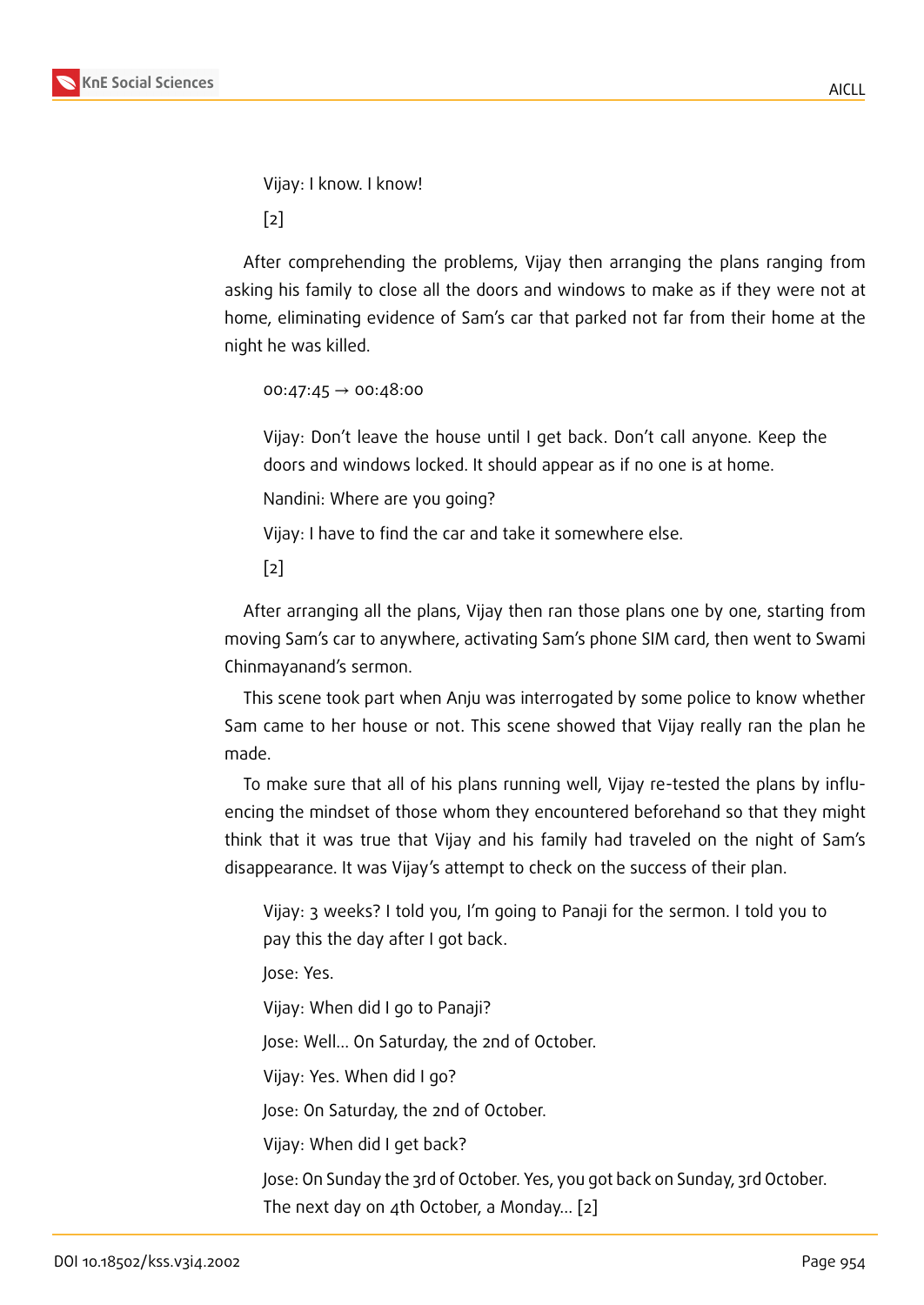

This scene was between Vijay and his worker, Jose, when he asked Jose to pay the bill. But actually, he wanted to make Jose remember about him and his family's departure. And he succesfully influenced Jose's mindset, so when they were intogated by police, they had an alibi.

After analyzing them in this research, the researcher found that the four characteristics were vividly seen in the movie.

# **5. Conclusion**

Nishikant Kamat's movie *Drisyham* clearly reflects the four kinds of problem solving as proposed by Redoni (2017), i.e. comprehend the problem, arrange the plan, run the plan, and test and re-test the plan. Kamat takes the problem as his field and undertakes to naturalize it. He has reached the object by skillfully combining the dialogues used by the characters and choosing the settings of the movie.

From this movie, Kamat tells implicitly how to solve the problem excellently. The audiences of this movie are suggested to take care of the fourth characteristics. There is an advice given through this movie that people should comprehend the problem that they got to know what solutions are good.

# **References**

- <span id="page-8-1"></span>[1] Acker, Ally. (2001). *Reel Women: Pioneers of the Cinema*. New York: Continuum.
- <span id="page-8-0"></span>[2] Drishyam. (2017). *Drishyam (film 2015)*. Retrieved on February 2018 from https://en.wikipedia.org/wiki/Drishyam\_(2015\_film)
- [3] Fortino, R. Catalina. (2015). *Critical Thinking and Problem Solving for the 21st Century Learner*. New York: Nysut A Union of Professional.
- [4] Jonassen, H. David. (2011). *Learning to Solve Problem*. New York: Routledge.
- <span id="page-8-2"></span>[5] King, Geoff. (2002). *New Hollywood Cinema: An Introduction*. New York: Columbia University Press.
- [6] Khotari, C. R. (1990). Research Methodology Methods and Techniques. New Age International Publisher.
- <span id="page-8-3"></span>[7] Movie. (2018). *Movie*. Retreived on January 2018 from https://simple.wikipedia.org/ wiki/Movie
- [8] Nishikant Kamat. (2017). *Nishikant Kamat*. Retrieved on February 2018 from https://en.wikipedia.org/wiki/Nishikant\_Kamat